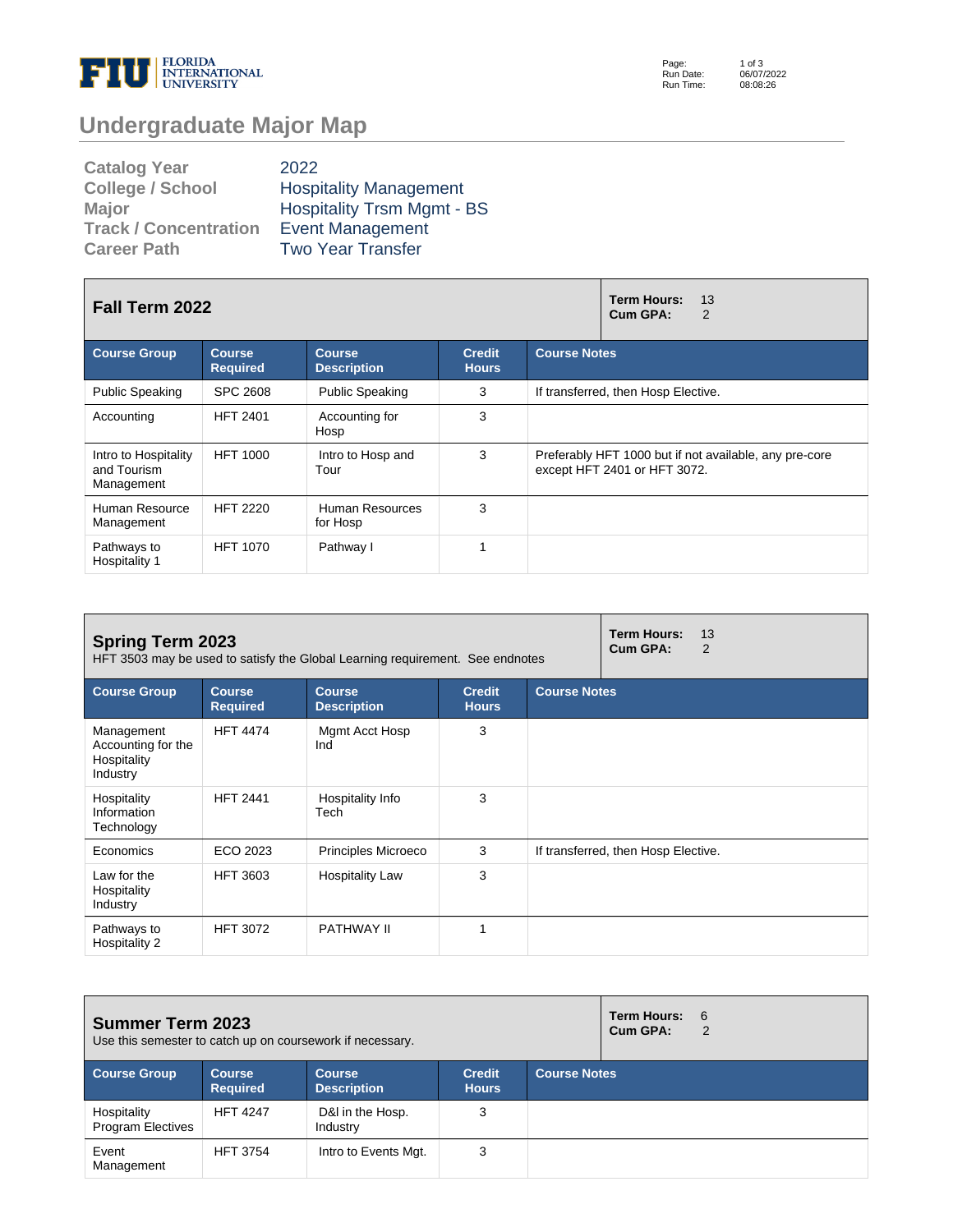

## **Undergraduate Major Map**

Page: Run Date: Run Time: 2 of 3 06/07/2022 08:08:26

| <b>Fall Term 2023</b>                                         |                                  |                                     |                               | <b>Term Hours:</b><br>12<br>Cum GPA:<br>2                                  |
|---------------------------------------------------------------|----------------------------------|-------------------------------------|-------------------------------|----------------------------------------------------------------------------|
| <b>Course Group</b>                                           | <b>Course</b><br><b>Required</b> | <b>Course</b><br><b>Description</b> | <b>Credit</b><br><b>Hours</b> | <b>Course Notes</b>                                                        |
| <b>Financial Analysis</b><br>in the Hospitality<br>Industry   | <b>HFT 4464</b>                  | Fin Anal Hosp<br>Indust             | 3                             |                                                                            |
| Event<br>Management                                           | <b>HFT 3741</b>                  | <b>Planning Meetings</b>            | 3                             |                                                                            |
| <b>HOSPITALITY</b><br><b>MANAGEMENT</b><br><b>COMMON CORE</b> |                                  |                                     | 3                             | Please select one: HFT 4295 or HFT 3006 or HFT 3073 or<br><b>HFT 4545.</b> |
| <b>HOSPITALITY</b><br><b>MANAGEMENT</b><br><b>COMMON CORE</b> |                                  |                                     | 3                             | Please select one: HFT 3453 or FSS 4234C.                                  |

| <b>Spring Term 2024</b><br>HFT 4323 may be used to satisfy the Global Learning requirement. See endnotes |                                  |                                     |                               |                     | <b>Term Hours:</b><br>Cum GPA:           | 12<br>2.75                                     |
|----------------------------------------------------------------------------------------------------------|----------------------------------|-------------------------------------|-------------------------------|---------------------|------------------------------------------|------------------------------------------------|
| <b>Course Group</b>                                                                                      | <b>Course</b><br><b>Required</b> | <b>Course</b><br><b>Description</b> | <b>Credit</b><br><b>Hours</b> | <b>Course Notes</b> |                                          |                                                |
| Hospitality<br>Program Electives                                                                         | <b>HFT 3733</b>                  | <b>Tour Production</b>              | 3                             |                     |                                          |                                                |
| <b>HOSPITALITY</b><br><b>MANAGEMENT</b><br><b>COMMON CORE</b>                                            |                                  |                                     | 3                             |                     | Please select one: HFT 3503 or HFT 4509. |                                                |
| Hospitality<br>Analytics and<br>Revenue<br>Management                                                    | <b>HFT 4413</b>                  | Hosp Analytics &<br>Rev Mgt         | 3                             |                     |                                          |                                                |
| <b>EVENT</b><br><b>MANAGEMENT</b><br><b>MAJOR</b>                                                        |                                  |                                     | 3                             |                     |                                          | HFT 3518- Promotion and Experiential Marketing |

| <b>Summer Term 2024</b><br>Use this Semester to catch up on coursework if necessary.<br><b>Hospitality Industry Experience</b> |                                  |                                     |                               |                     | <b>Term Hours:</b><br>7<br>Cum GPA:<br>2          |
|--------------------------------------------------------------------------------------------------------------------------------|----------------------------------|-------------------------------------|-------------------------------|---------------------|---------------------------------------------------|
| <b>Course Group</b>                                                                                                            | <b>Course</b><br><b>Required</b> | <b>Course</b><br><b>Description</b> | <b>Credit</b><br><b>Hours</b> | <b>Course Notes</b> |                                                   |
| Advanced<br>Internship                                                                                                         | <b>HFT 4945</b>                  | Adv Intern Hsptly                   |                               |                     |                                                   |
| <b>HOSPITALITY</b><br>MANAGEMENT<br><b>COMMON CORE</b>                                                                         |                                  |                                     | 3                             | Tourism             | HFT 4296- Strategic Management in Hospitality and |
| Event<br>Management                                                                                                            | <b>HFT 4757</b>                  | <b>Advanced Events</b><br>Mgt       | 3                             |                     |                                                   |